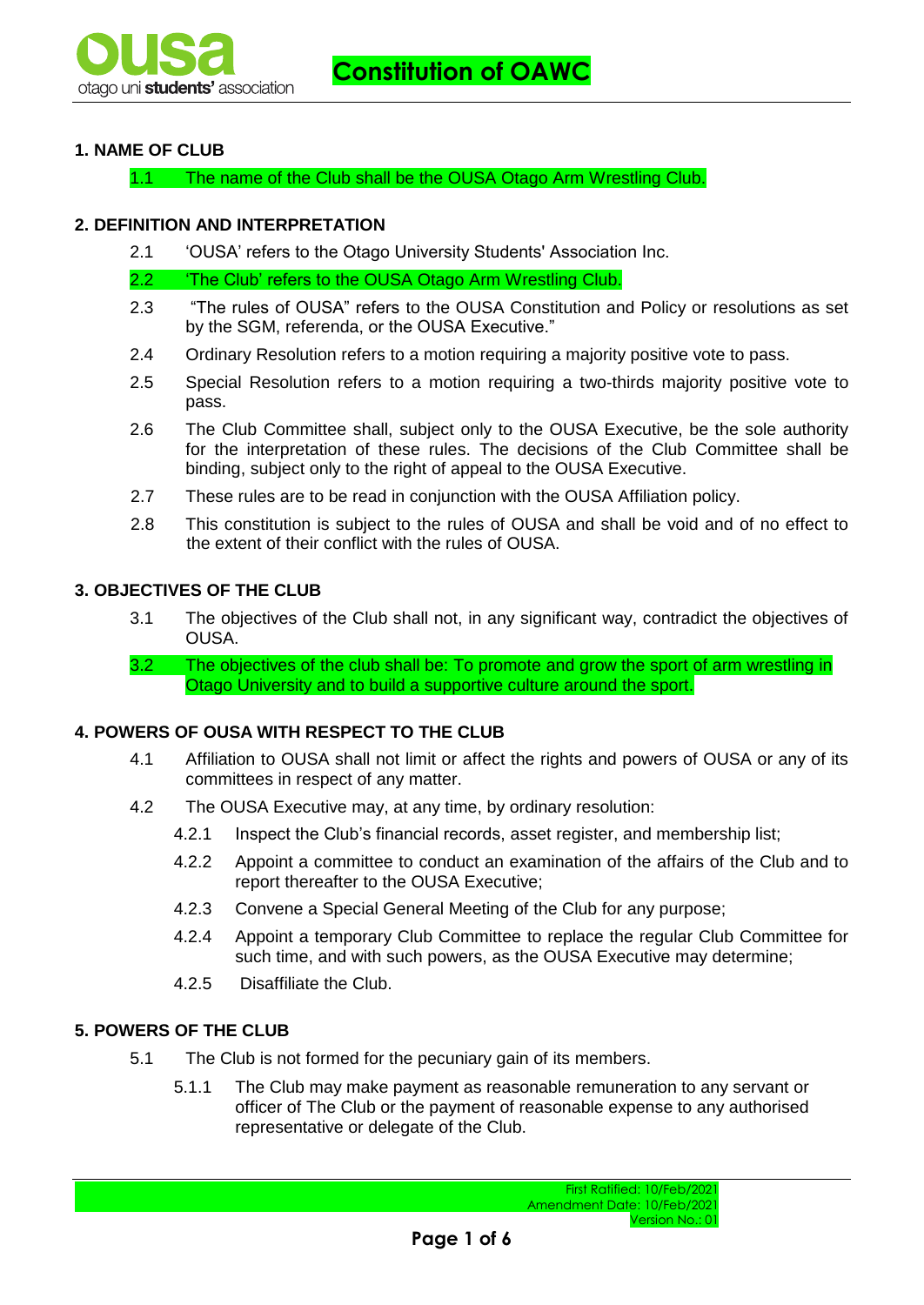

**Constitution of OAWC**

5.1.2 Reasonable remuneration shall not exceed market rates for the provision of equivalent goods or services.

### **6. AFFILIATION**

- 6.1 The Club shall be affiliated to OUSA.
- 6.2 The Club and its members present and future shall be bound by the rules of OUSA, and every such Club and all such members shall be so bound in all respects. Where the OUSA constitution is not expressly mentioned in the constitution of the Club, the provisions of the OUSA constitution shall be read into the document.
- 6.3 The Club's affiliation to OUSA shall automatically lapse if The Club fails or ceases to comply with the OUSA Affiliation Policy or Section 18 of the OUSA Constitution and Rules.
- 6.4 The Club shall not become affiliated to or in any way connected with any other organisation without the consent of the OUSA Executive.
	- 6.4.1 Any affiliation to any other body entered into without the OUSA Executive's consent shall be null and void.

### **7. LIABILITIES INCURRED BY THE CLUB**

- 7.1 The Club shall not enter into any loan agreement of a value greater than NZ\$1000 without approval by ordinary resolution of the OUSA Executive.
- 7.2 OUSA shall not be responsible for any liabilities or debts incurred by the Club.

#### **8. MEMBERSHIP**

- 8.1 The Club shall, in normal circumstances, have no less than 75% of total membership comprised of OUSA/OPSA members.
- 8.2 The Club shall in normal circumstances have no less than ten members.
- 8.3 Membership of the Club shall be open to all members of OUSA/OPSA.
- 8.4 Membership can be restricted to a subsection of OUSA/OPSA members provided that the restrictions do not contravene the laws of New Zealand.
- 8.5 Persons shall become members of the Club when an application for membership is given in writing to the Club Committee and accompanied with the annual subscription fee (if applicable).
- 8.6 The Club shall only levy upon its members such fees or subscriptions as have been ratified by the AGM of the Club.
- 8.7 Any member of the Club who does not pay any required subscription within one calendar month of joining shall not be permitted to exercise the privileges of membership until the subscription is paid.
- 8.8 Membership shall be deemed to continue until a formal resignation is received by the Club Committee or by the end of the calander year.
- 8.9 A club member may not be suspended or expelled unless the committee resolves to do so by special resolution.
	- 8.9.1 The suspended member will be relieved of any powers and responsibilities and is not permitted to attend club activities.
	- 8.9.2 A special general meeting must be called within three months to expel the member or the suspension lapses.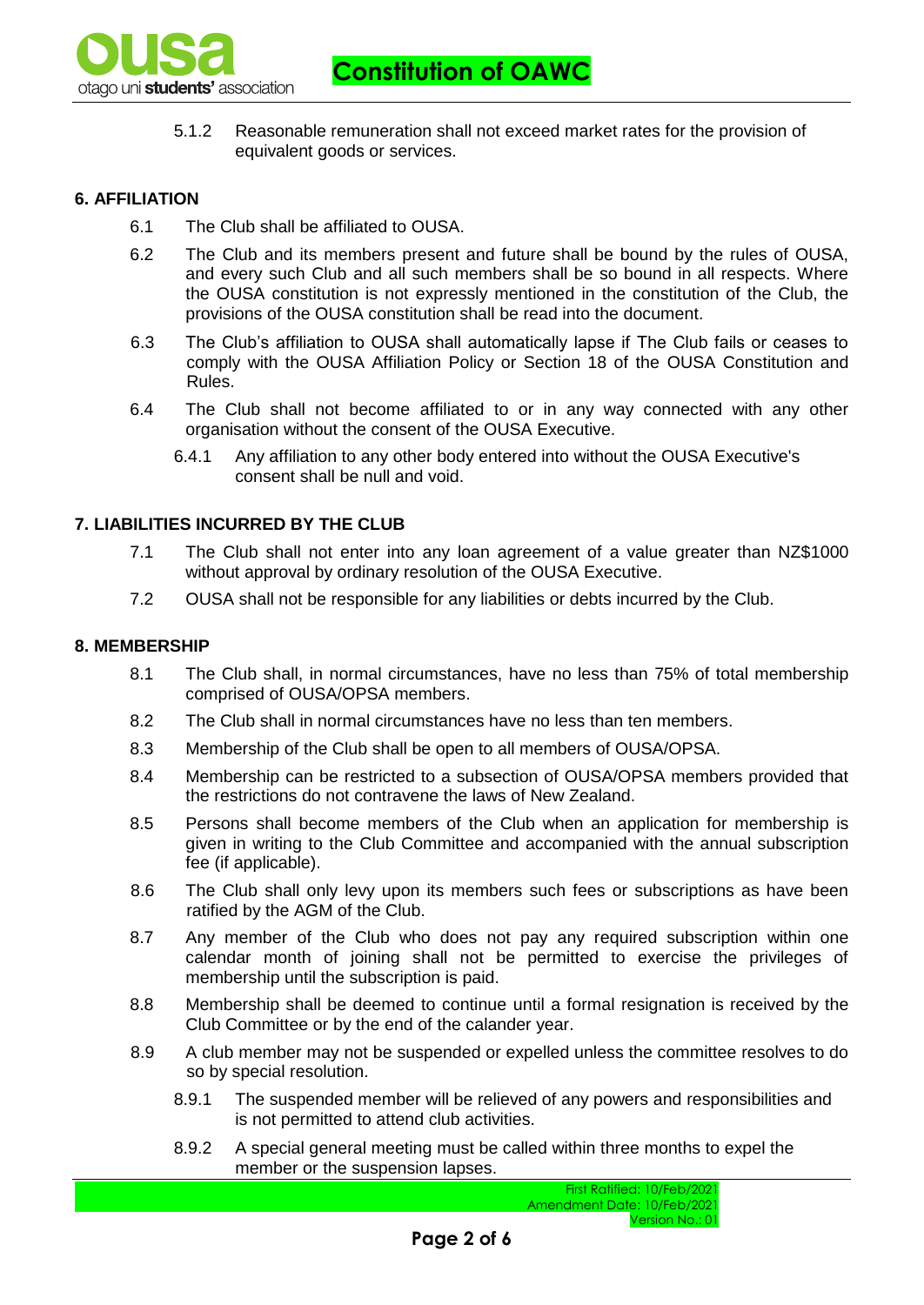**Constitution of OAWC**

- 8.10 The following procedure must be used to expel a club member:
	- 8.10.1 Written notice of any meeting regarding the expulsion and of the basic allegations and charges against the member must be received in person 30 days prior to the meeting taking place.
	- 8.10.2 That a special general meeting is called which the member to be expelled may attend in person, or submit in written form, grounds for his or her defence.
	- 8.10.3 The motion to expel a club member must be passed by special resolution.
	- 8.10.4 That the member is informed in writing of the decision of the meeting and the length of his or her expulsion.
- 8.11 Where a member of the Club is expelled, that member shall have the right of appeal to the OUSA Executive.

### **9. ANNUAL GENERAL MEETING (AGM)**

ptago uni **students'** association

- 9.1 The Annual General Meeting (AGM) of the Club shall be held during the month of August at such time and place as the Club Committee shall decide.
- 9.2 The AGM shall be held for the following purposes:
	- 9.2.1 To receive, from the Club Committee, a report of the proceedings of the previous year and a statement of the Club accounts;
	- 9.2.2 To elect the officers of the Club Committee for the following year;
	- 9.2.3 To conduct any general business.
- 9.3 The president, or in their absence any member appointed by the meeting, shall be chair of the meeting.
- 9.4 Every motion shall be moved by one Club member and seconded by another.
- 9.5 Every member present shall be entitled to one vote,
	- 9.5.1 In the case of an equality of votes the Chair shall have a second or casting vote.
- 9.6 The quorum shall be 20 per cent of the Club's total members or 6 members, whichever is greater.
- 9.7 At least 14 days notice of the AGM shall be given to all members, by posting a notice on the OUSA notice board and all the social media platforms The Club holds.
	- 9.7.1 The notice shall include an agenda of business to be conducted at the AGM.

#### **10. SPECIAL GENERAL MEETINGS AND NO CONFIDENCE VOTES**

- 10.1 The Club Committee on their own behalf or on the signed request of a quorum of members may at any time call a Special General Meeting.
	- 10.1.1 If the Club Committee does not call a meeting within 14 days of receiving such a request, the requestors may themselves call a Special General Meeting.
	- 10.1.2 Notice of a Special General Meeting shall be given in the manner described above for an AGM.
- 10.2 The conduct, voting procedures and quorum of a Special General Meeting shall be the same as those prescribed for the AGM.
- 10.3 At any Special General Meeting a motion of no confidence in the Club Committee, or any member thereof, may be passed by special resolution provided that 14 days notice of such intention has been given.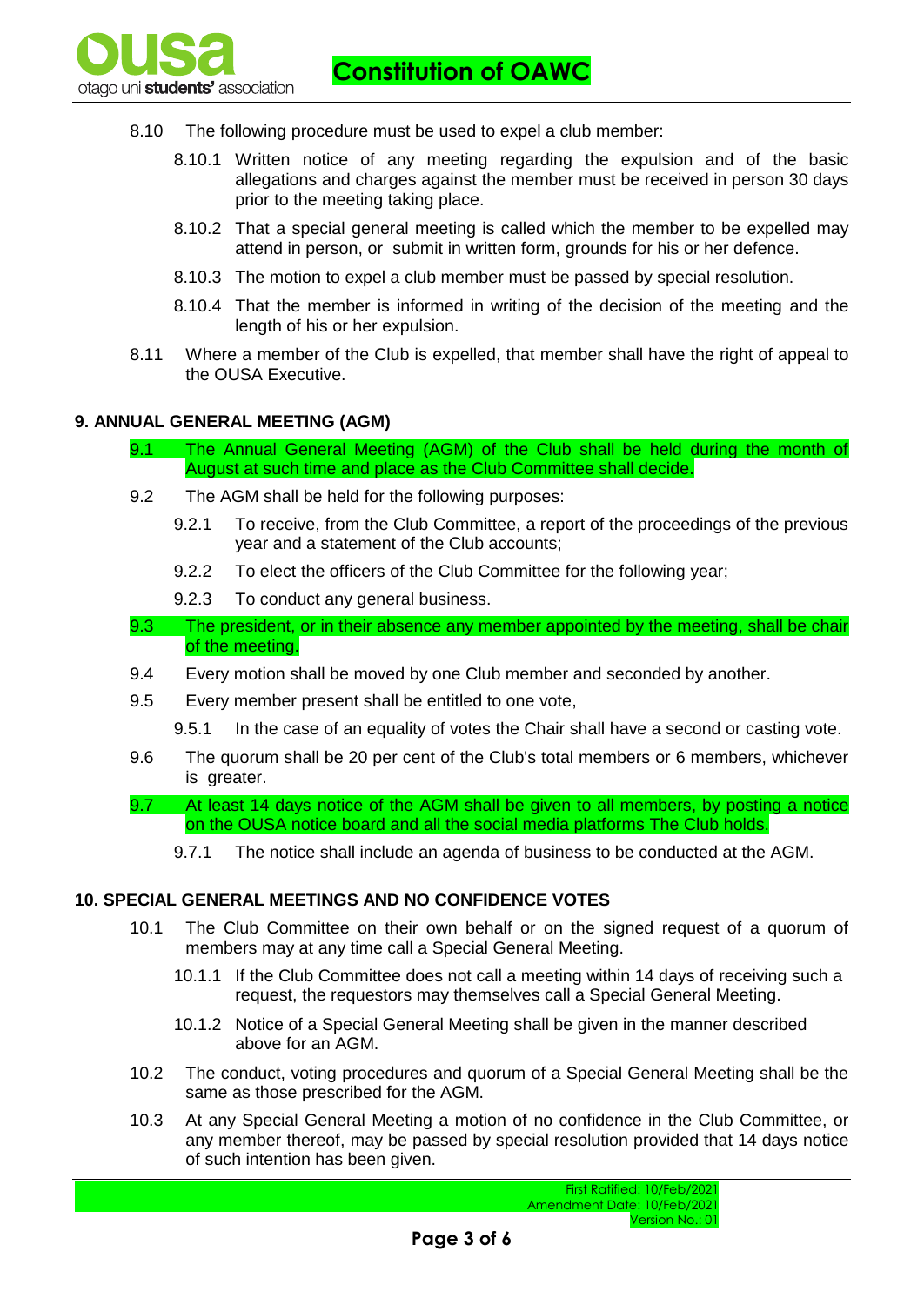

**Constitution of OAWC**

- 10.3.1 On the passing of such motion, the Committee member shall be deemed to have resigned and the meeting shall then have the power to, and may proceed to, elect a new Committee member to the vacant position (s).
- 10.3.2 Such new member shall hold office until the next AGM.

# **11. CLUB OFFICERS AND THEIR ELECTION**

- 11.1 The management and control of the Club shall be deputed to the officers of the club who represent the Committee of the Club.
- 11.2 The Committee of the Club shall consist of a maximum of 5 people, being the President, Vice President, Treasurer, Secretary, and General Committee all of whom shall be elected at the Annual General Meeting.
- 11.3 Every candidate for office shall be nominated at the meeting by one member of the Club and seconded by another.
- 11.4 Every member present at the meeting shall be entitled to one vote.
- 11.5 In the event of two or more candidates receiving an equal number of votes, the chair of the meeting shall have a second or casting vote.
- 11.6 The Club Officers shall hold office for one year following their appointment or until an officer resigns.
	- 11.6.1 Such resignation shall be effective immediately upon receipt in writing by the committee.
	- 11.6.2 If a vacancy on the Club Committee occurs during the year, providing that a quorum remains, the Club Committee may appoint any member to fill such a vacancy, unless it has occured due to a no confidence vote.
	- 11.6.3 If a vacancy occurs due to a no confidence vote then section 10 of this constitution applies.

### **12. THE CLUB COMMITTEE**

- 12.1 The Club Committee shall have full power at its meetings to deal with all matters relating to the objectives of the Club.
	- 12.1.1 Any matters relating to the interpretation of these rules;
	- 12.1.2 Except where power is vested in the Club at a general meeting.
- 12.2 All decisions shall be valid and binding on the members, only so far as they do not conflict with these rules, the rules of OUSA, or decisions of the OUSA Executive.
- 12.3 The Club Committee shall meet at such times as it deems fit.
- 12.4 The President, or in their absence, any member appointed by the Club Committee, shall, in the case of an equality of votes, have a second or casting vote at all Club Committee meetings.
- 12.5 The quorum for Club Committee meetings shall be at least 51% of Club Committee members.
- 12.6 One member of the Club Committee shall be elected to represent the Club on the OUSA Affiliated Clubs Council.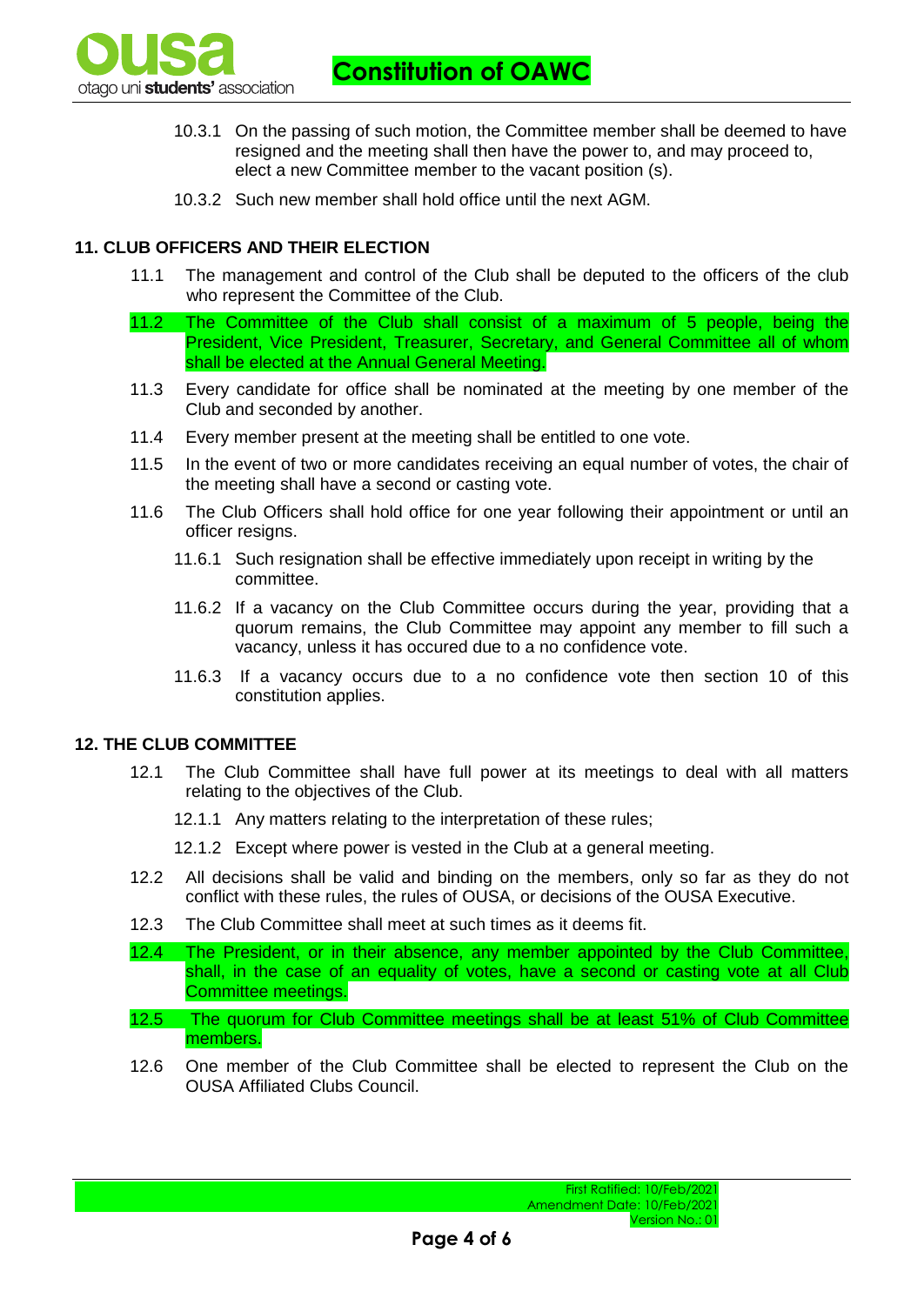# **13. FINANCE, PROPERTY AND RECORDS OF THE CLUB**

13.1 The funds of the Club shall be in the control of the Club Committee, which will depute the Treasurer to manage them.

### 13.2 The Treasurer shall also:

- 13.2.1 Keep a true record and account of all the receipts and payments of the Club including bank statements;
- 13.2.2 Prepare the statement of accounts and balance sheet for the financial year;
- 13.2.3 Keep the Club's asset register up to date.

### 13.3 The Treasurer shall:

- 13.3.1 Keep a true record and account of the proceedings and meetings of the Club and the Club Committee;
- 13.3.2 Keep a correct and up to date membership list;
- 13.3.3 Conduct and archive all correspondence relating to the club.

# **14. DISAFFILIATION OF THE CLUB FROM OUSA**

- 14.1 A club may disaffiliate from OUSA at any time by notifying the CDO in writing.
	- 14.1.1 Such notification will provide reasons for why the club is disaffiliating from OUSA.
	- 14.1.2 Notification will be provided by supplying the Club's AGM Minutes to that effect.

# **15. DISSOLUTION OF THE CLUB**

- 15.1 If the club's committee members are unable to be contacted using all possible means for a period of six months the club will be deemed to be dissolved.
- 15.2 Upon dissolution of the Club:
	- 15.2.1 All funds remaining after debts have been cleared will be distributed to the funder, in cases where the funder can not be found, or is not willing/unable to receive the refund, it shall be held by OUSA until a similar club is formed and affiliated to OUSA.
	- 15.2.2 All assets will be distributed to held by OUSA until a similar club is formed and affiliated to OUSA .

### **16. AMENDMENT OF THIS CONSTITUTION**

- 16.1 Proposed amendments to the constitution of the Club must be approved at the Clubs General Meeting, then ratified by the OUSA Executive.
	- 16.1.1 Any proposed amendments to the constitution must be highlighted;
	- 16.1.2 Proposed amendments must be attached with the Clubs General Meeting minutes for OUSA Executive ratification.
	- 16.1.3 Proposed amendments and Club General Meeting minutes must be sent to the Clubs Development Officer, who shall pass onto the OUSA Recreation Officer.
- 16.2 These rules can only be added to, repealed or amended by special resolution at an Annual or Special General Meeting of the Club, provided that no resolution shall be deemed to have passed unless: